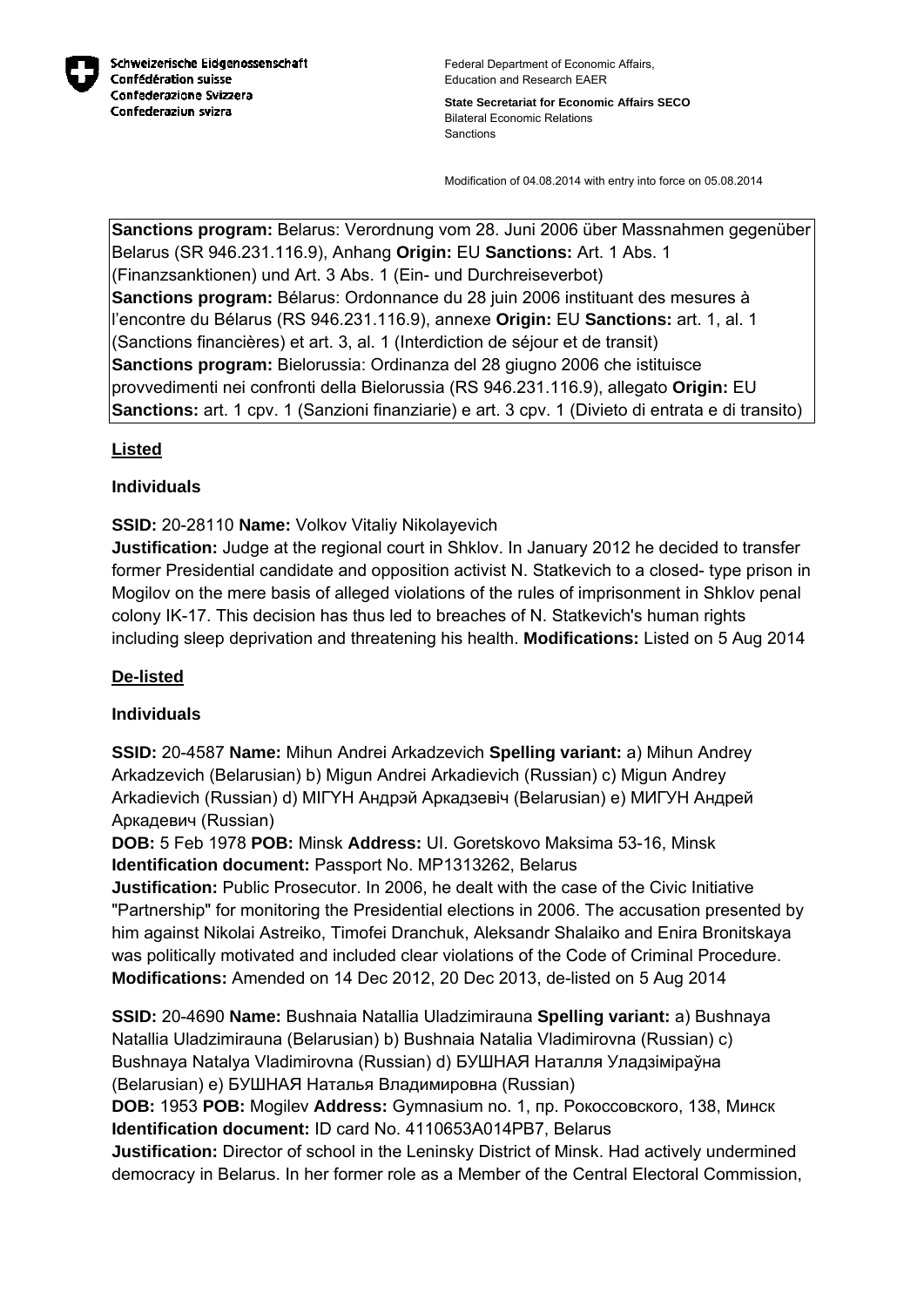she was responsible for the violations of international electoral standards in the Presidential elections on 19 December 2010. **Modifications:** Amended on 14 Dec 2012, 20 Dec 2013, de-listed on 5 Aug 2014

**SSID:** 20-4740 **Name:** Berastau Valery Vasilievich **Spelling variant:** a) Berestov Valeri Vasilievich (Russian) b) Berestov Valeriy Vasilyevich (Russian) c) БЕРАСТАЎ Валерый Васільевіч (Belarusian) d) БЕРЕСТОВ Валерий Васильевич (Russian)

**Address:** Главное статистическое управление Могилевской области Беларусь, пер. Пожарный,16, Могилев, 212030

**Justification:** Head of the regional office of the Statistics Committee. Former Head of Regional Election Commission in the Mogilev region for the Presidential election of 2010. As the Chairman of a Regional Electoral Commission, he was responsible for the violations of international electoral standards in the Presidential elections on 19 December 2010 in the Mogilev region. **Modifications:** Amended on 14 Dec 2012, 20 Dec 2013, de-listed on 5 Aug 2014

**SSID:** 20-4785 **Name:** Arkhipau Aliaksandr Mikhailavich **Spelling variant:** a) Arkhipov Aleksandr Mikhailovich (Russian) b) APXIПAЎ Аляксандр Міхайлавіч (Belarusian) c) АРХИПОВ Александр Михайлович (Russian)

**DOB:** 27 Aug 1959 **POB:** Mogilev **Address:** ул. Интернациональная, 22, Минск, 220030 **Justification:** Deputy Prosecutor General, former Prosecutor of the region of Minsk. Responsible for the repression of civil society following the December 2010 elections. **Modifications:** Amended on 14 Dec 2012, 20 Dec 2013, de-listed on 5 Aug 2014

**SSID:** 20-4870 **Name:** Svorab Mikalai Kanstantsinavich **Spelling variant:** a) Svorob Nikolai Konstantinovich (Russian) b) СВОРАБ Мікалай Канстанцінавіч (Belarusian) c) СВОРОБ Николай Константинович (Russian)

**Justification:** Has been actively involved in the repression of civil society in Belarus. As a former Deputy Head of the KGB, he was responsible for the repressive work of the KGB against civil society and democratic opposition. **Modifications:** Amended on 14 Dec 2012, 20 Dec 2013, de-listed on 5 Aug 2014

**SSID:** 20-4874 **Name:** Tratsiak Piotr Uladzimiravich **Spelling variant:** a) Tretiak Petr Vladimirovich (Russian) b) Tretyak Piotr Vladimirovich (Russian) c) ТРАЦЦЯК Петр Уладзiмiравiч (Belarusian) d) ТРЕТЬЯК Петр Владимирович (Russian) **Justification:** Has been actively involved in the repression of civil society in Belarus. As a former Deputy Head of the KGB and Member of the Commission of the Security Council on radio frequencies, he was responsible for the repressive work of the KGB against civil society and democratic opposition. **Modifications:** Amended on 14 Dec 2012, 20 Dec 2013, de-listed on 5 Aug 2014

**SSID:** 20-4894 **Name:** Varapaev Ihar Ryhoravich **Spelling variant:** a) Varapayev Ihar Ryhoravich (Belarusian) b) Voropaev Igor Grigorievich (Russian) c) Voropayev Igor Grigoryevich (Russian) d) ВАРАПАЕЎ Ігар Рыгоравiч (Belarusian) e) ВОРОПАЕВ Игорь Григорьевич (Russian)

**Address:** НИИ электронных вычислительных машин, ул. М.Богдановича, 155, Минск, 220040

**Justification:** Deputy General Manager for Scientific work of the company "Research Institute on electronic computers" under the control of the State military-industrial committee